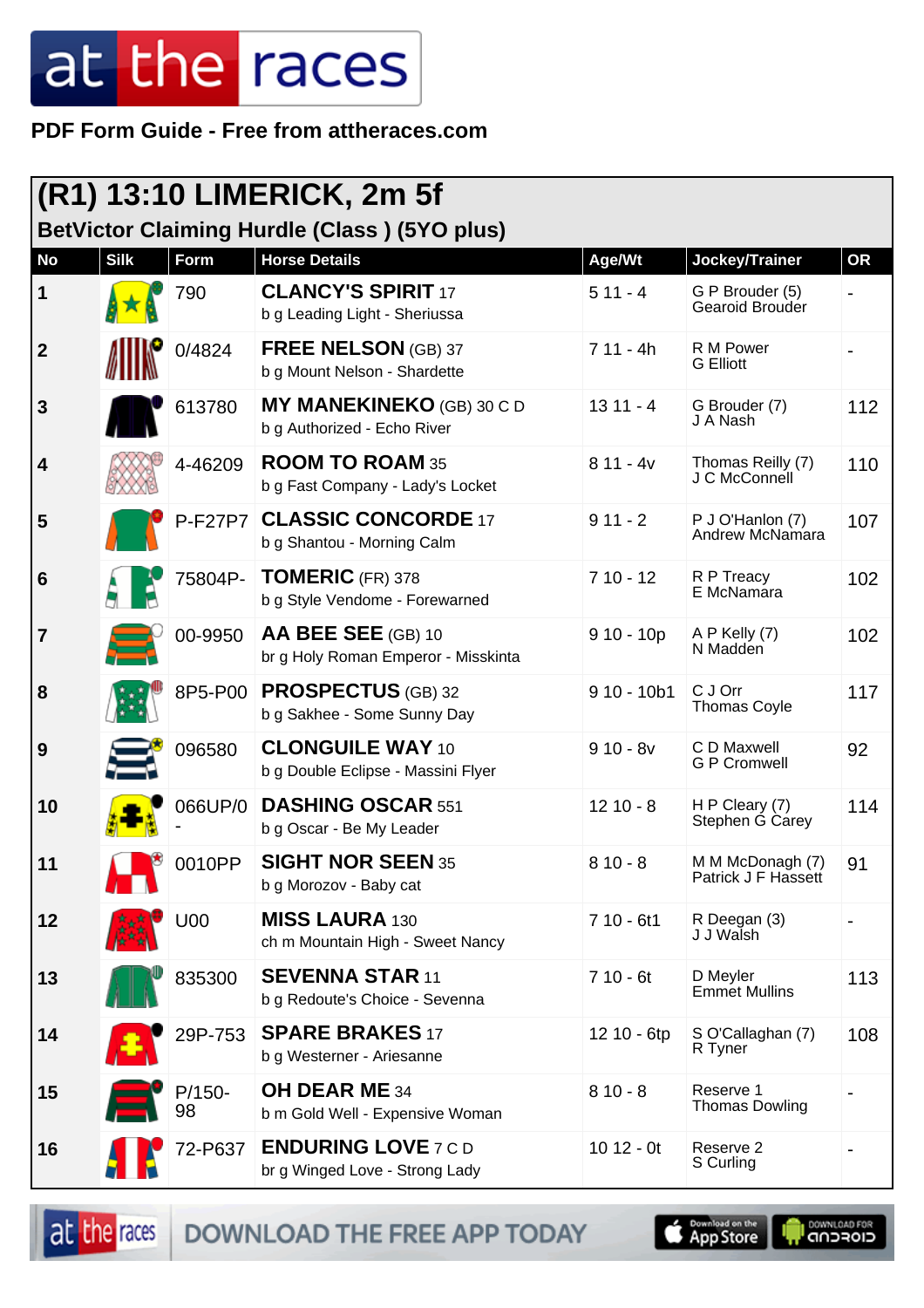PDF Form Guide - Free from attheraces.com

|                | (R3) 13:30 NEWCASTLE, 2m 46y<br>QuinnCasino Novices' Hurdle (GBB Race) (Class 4) (4YO plus) |         |                                                               |             |                                      |           |  |  |
|----------------|---------------------------------------------------------------------------------------------|---------|---------------------------------------------------------------|-------------|--------------------------------------|-----------|--|--|
| <b>No</b>      | <b>Silk</b>                                                                                 | Form    | <b>Horse Details</b>                                          | Age/Wt      | Jockey/Trainer                       | <b>OR</b> |  |  |
| 1              |                                                                                             | 36-1332 | <b>BOB'S BAR (IRE) 31 D</b><br>b g Darsi - Kilcoltrim Society | $611 - 12$  | Theo Gillard (5)<br>D McCain Jnr     | 115       |  |  |
| $\overline{2}$ |                                                                                             | 1-5563  | <b>ANDANTE</b> (IRE) 16 C<br>b g Califet - Court Over         | $511 - 5$   | Sam Coltherd<br>Mrs Corbett          | 102       |  |  |
| 3              |                                                                                             | 355     | <b>DERRACRIN</b> 116<br>ch g Mustajeeb - Transvaal Sky        | $511 - 5$   | Craig Nichol<br>F P Murtagh          |           |  |  |
| 4              |                                                                                             | $1 - 8$ | <b>DONNA'S DOUBLE 66 CD</b><br>b g Fair Mix - Elegant Accord  | $611 - 5$   | Sean Quinlan<br>A M Thomson          |           |  |  |
| 5              |                                                                                             | 63323-3 | <b>ONWARD ROUTE (IRE) 14 BF</b><br>b g Yeats - Just Stunning  | $811 - 5t$  | <b>B S Hughes</b><br>Rebecca Menzies | 117       |  |  |
| 6              |                                                                                             |         | 131/2-34 <b>RORY AND ME</b> (FR) 36<br>b g Shamardal - Rosawa | $711 - 5t$  | A P Cawley<br>Micky Hammond          | 105       |  |  |
| 7              |                                                                                             | 65-463  | <b>VINTAGE FIZZ 24</b><br>ch g Sulamani - Milan Athlete       | $511 - 5$   | Henry Brooke<br>Jedd O'Keeffe        |           |  |  |
| 8              |                                                                                             | $2-7F$  | <b>MEMORS</b> (IRE) 64<br>b m Shirocco - Mtpockets            | $710 - 12h$ | C O'Farrell<br>N W Alexander         |           |  |  |

at the races

DOWNLOAD THE FREE APP TODAY



**I** DOWNLOAD FOR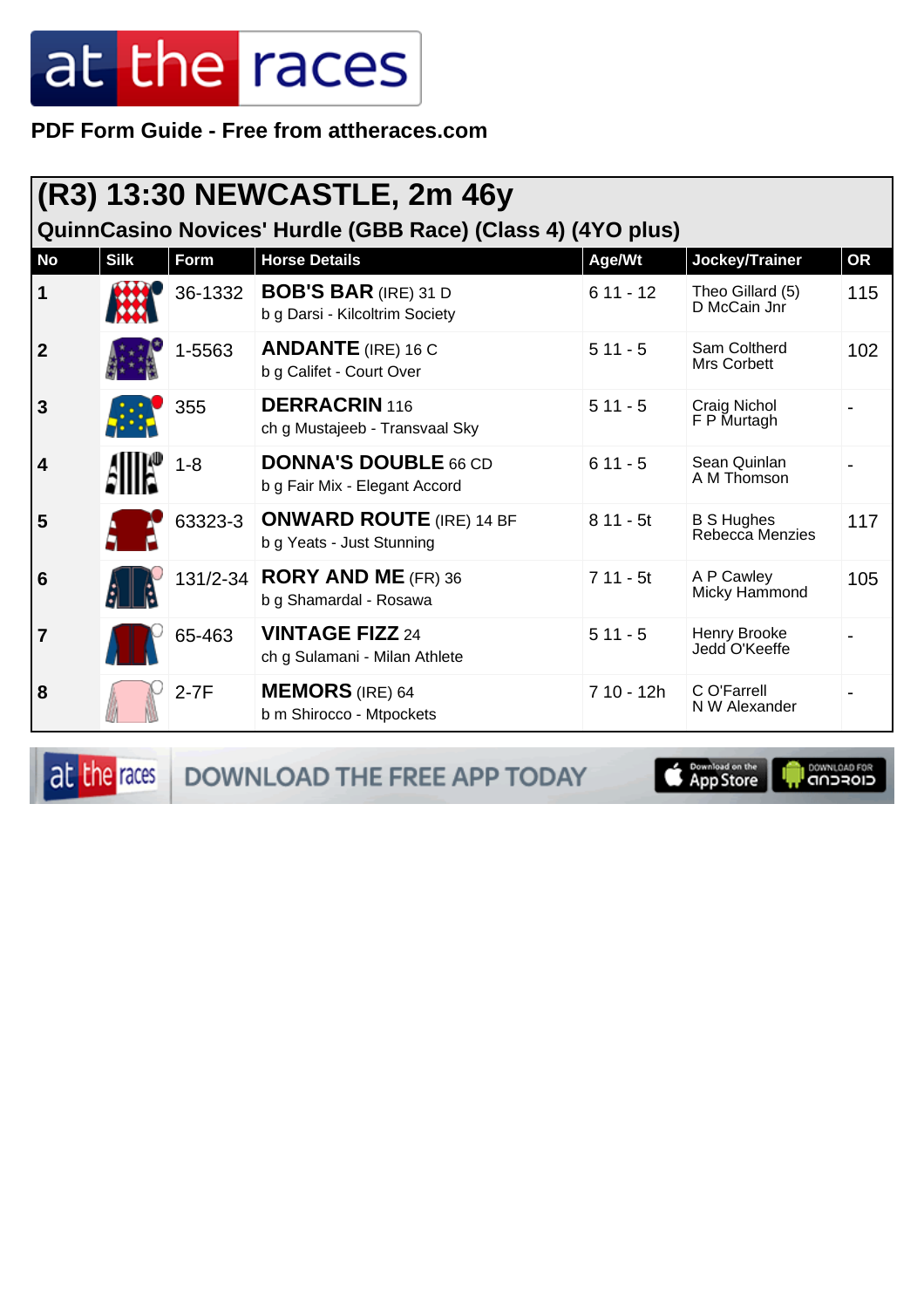**PDF Form Guide - Free from attheraces.com**

| (R2) 13:50 FFOS LAS, 2m 7f 191y<br>Get Well Soon Ricky Leeson Handicap Hurdle (Class 5) (4YO plus) |             |             |                                                                  |               |                                             |           |  |
|----------------------------------------------------------------------------------------------------|-------------|-------------|------------------------------------------------------------------|---------------|---------------------------------------------|-----------|--|
| <b>No</b>                                                                                          | <b>Silk</b> | <b>Form</b> | <b>Horse Details</b>                                             | Age/Wt        | Jockey/Trainer                              | <b>OR</b> |  |
| 1                                                                                                  |             | FF7-344     | <b>GREENROCK ABBEY</b> (IRE) 28 D<br>ch g El Salvador - Aos Dana | $611 - 12$    | Mr D J McConville<br>(10)<br>Miss Kerry Lee | 105       |  |
| $\overline{2}$                                                                                     |             | 36-8073     | <b>TRIXSTER</b> (IRE) 57 D<br>b g Beneficial - Our Trick         | $911 - 12t$   | Alan Johns<br>Tim Vaughan                   | 105       |  |
| 3                                                                                                  |             | 2-34362     | <b>BLUMEN GLORY (IRE) 29</b><br>b g Fame And Glory - Blume       | 6 11 - 12t1   | T Scudamore<br>N P Mulholland               | 105       |  |
| 4                                                                                                  |             | 7F1274      | <b>TO BE SURE 25 CD</b><br>b g Sulamani - Egretta Island         | $711 - 12$    | Adam Wedge<br>Evan Williams                 | 105       |  |
| 5                                                                                                  |             | 11P-3P4     | <b>FANAMIX</b> (FR) 22 D<br>gr g Al Namix - Fanfan Du Fanil      | $711 - 12$    | <b>Ben Jones</b><br>Miss R Curtis           | 105       |  |
| $6\phantom{1}6$                                                                                    |             | P55572      | DR DES (IRE) 32<br>b g Double Eclipse - Dans Belle               | 11 11 - 11 vt | S Bowen<br>P Bowen                          | 104       |  |
| $\overline{7}$                                                                                     |             | $2/5 - 366$ | <b>ON THE BANDWAGON (IRE) 83</b><br>b g Oscar - Deep Supreme     | $711 - 9$     | Jonjo O'Neill Jr.<br>Jonjo O'Neill          | 102       |  |
| 8                                                                                                  |             | 033/9P-     | <b>NORWEGIAN WOODS</b> (IRE) 68 D<br>b g Arcadio - Water Ore     | $911 - 6$     | James Best<br>Tim Vaughan                   | 99        |  |
| 9                                                                                                  |             | 600-FPP     | <b>CALICOJACK</b> (IRE) 46<br>b g Beneficial - Ballyoscar        | $1011 - 6p$   | <b>DOUBTFUL</b><br>P Bowen                  | 99        |  |
| 10                                                                                                 |             | 328060      | <b>FORTYFIVE WEST</b> (IRE) 24<br>b g Le Fou - Lucky Sorceress   | $710 - 11$    | Sam Twiston-Davies<br>Dr R D P Newland      | 90        |  |
| 11                                                                                                 |             | P-83017     | <b>PUZZLE CACHE 15 D</b><br>b m Phoenix Reach - Secret Queen     | $810 - 10p$   | J A Anderson (7)<br>C J Down                | 89        |  |
| 12                                                                                                 |             | 9-673R5     | <b>JUKEBOX JUNIOR 26</b><br>gr g Jukebox Jury - Street Fire      | 6 10 - 10p    | Shane Quinlan (5)<br>Mrs N S Evans          | 89        |  |
| 13                                                                                                 |             | 774332      | <b>POTTLERATH</b> (IRE) 21 BF<br>b g Yeats - Truffle Fairy       | $710 - 10t$   | Stan Sheppard<br>M Sheppard                 | 89        |  |
| 14                                                                                                 |             | 80/655-0    | <b>UNBLINKING 63</b><br>b g Cacique - Deliberate                 | $910 - 9$     | J Nailor (3)<br><b>Robert Bevis</b>         | 88        |  |
| 15                                                                                                 |             | 54-7523     | <b>AUENWIRBEL (GER) 32</b><br>b g Sholokhov - Auentime           | $1110 - 8$    | Mitchell Bastyan (3)<br>Mrs L J Young       | 87        |  |
| 16                                                                                                 |             | 086         | <b>SHOT BOII</b> (IRE) 15<br>b g Malinas - Moncherie             | $510 - 7p1$   | Fergus Gillard (3)<br>D Pipe                | 86        |  |
| 17                                                                                                 |             | 0675P7      | <b>BILBOA RIVER (IRE) 15</b><br>b g Milan - Terracotta Queen     | $610 - 2b1$   | Tabitha Worsley (3)<br>R J Price            | 81        |  |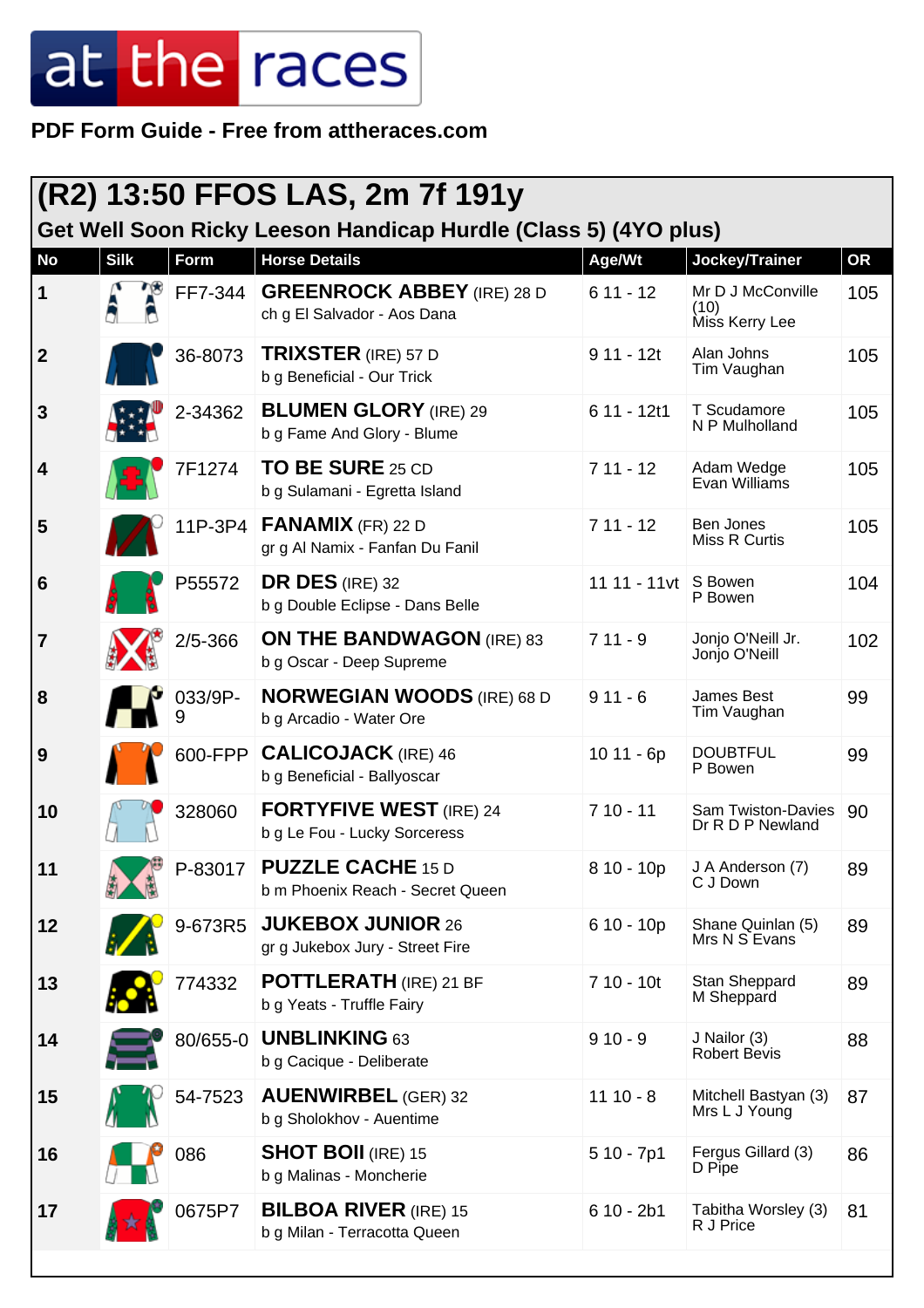

|  | at the races DOWNLOAD THE FREE APP TODAY | App Store   <b>In CONVERGER   App Store</b> |  |
|--|------------------------------------------|---------------------------------------------|--|
|--|------------------------------------------|---------------------------------------------|--|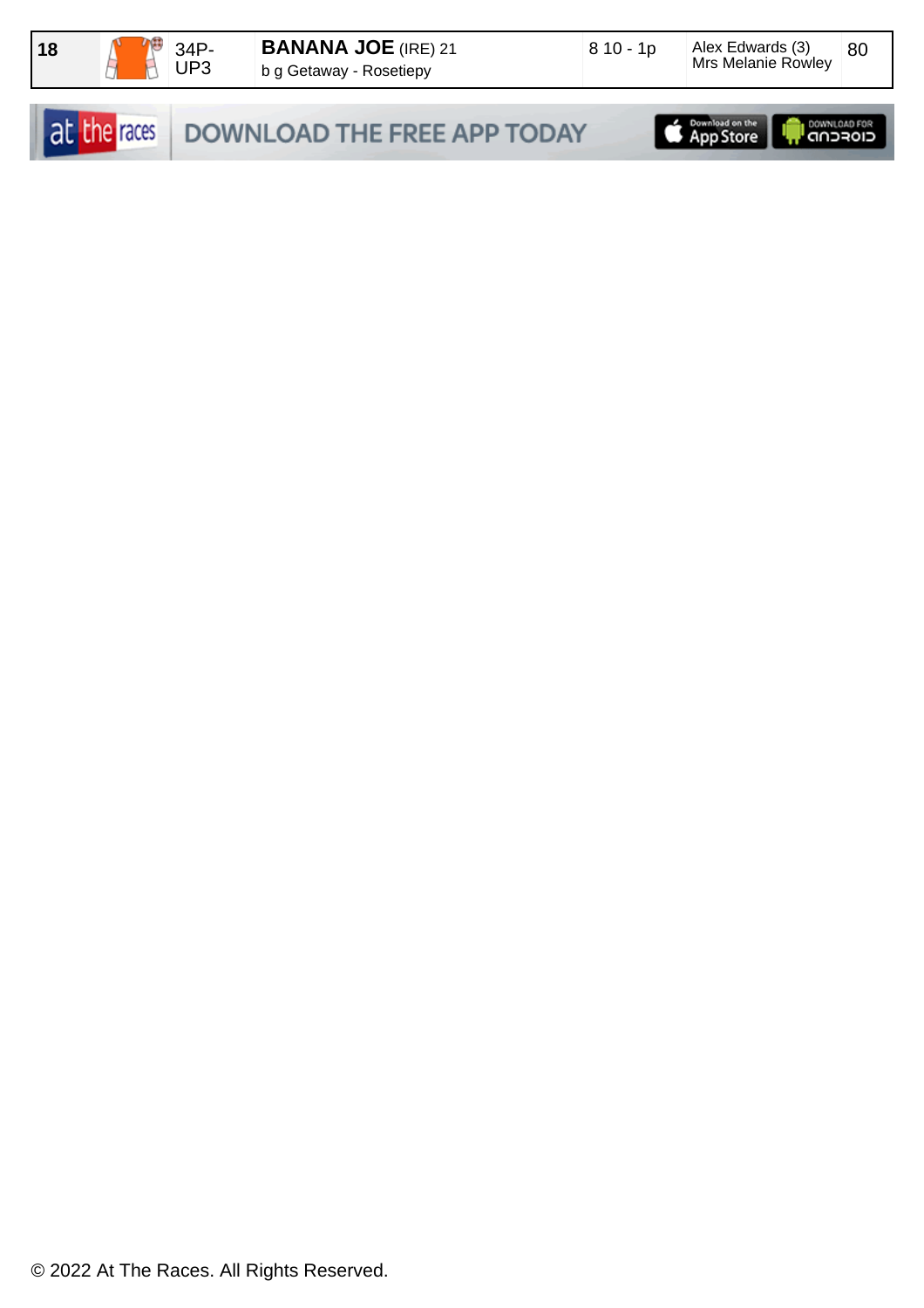**PDF Form Guide - Free from attheraces.com**

| (R3) 14:10 LIMERICK, 2m 5f |             |                  |                                                                         |             |                                     |           |  |
|----------------------------|-------------|------------------|-------------------------------------------------------------------------|-------------|-------------------------------------|-----------|--|
|                            |             |                  | Limerick Racecourse Handicap Hurdle (80-102) (Div 2) (Class) (4YO plus) |             |                                     |           |  |
| <b>No</b>                  | <b>Silk</b> | Form             | <b>Horse Details</b>                                                    | Age/Wt      | Jockey/Trainer                      | <b>OR</b> |  |
| 1                          |             | $P/5 - 715$      | <b>QUEENSTEEL 230</b><br>b m Craigsteel - Oscarado                      | $1012 - 0$  | G Brouder (7)<br>L Whitmore         | 102       |  |
| $\mathbf{2}$               |             | 57-038           | <b>OLD SOUL (FR) 24</b><br>b g Montmartre - Leeloo                      | $511 - 11$  | S A Mulcahy (7)<br>Miss E Doyle     | 99        |  |
| 3                          |             | 7-P4549          | <b>MICK THE JIVER (GB) 16</b><br>g g Apple Tree - Pems Gift             | 12 11 - 8b1 | <b>B</b> Browne<br>E O'Grady        | 96        |  |
| 4                          |             | 857240           | <b>THE HIGHER ROAD 15</b><br>br m Publisher - Nelly Fox                 | $611 - 7$   | C D Maxwell<br>P O'Callaghan        | 95        |  |
| 5                          |             | 945096           | <b>BATTLE OF BENBURB 34</b><br>b g War Command - Maghzaa                | $511 - 6$   | R A Doyle<br>J C McConnell          | 94        |  |
| 6                          |             | 261786           | <b>CITIZEN'S ARMY 103 D</b><br>b m Scorpion - Foreign Citizen           | $711 - 6$   | J C Canavan (7)<br>E M O'Sullivan   | 94        |  |
| $\overline{\mathbf{7}}$    |             | 6-31559          | <b>ROCK OF TUSKAR 35</b><br>b g Carlotamix - Wilderness Fox             | $611 - 6p1$ | R Deegan (3)<br>P Nolan             | 94        |  |
| 8                          |             | 185-081          | FEYAN <sub>16</sub><br>b m Nayef - Munaafasat                           | $711 - 5$   | S O'Callaghan (7)<br>R Tyner        | 93        |  |
| 9                          |             | 88486P           | <b>INNISFREE BEAUTY 17</b><br>b m Yeats - Burren Moonshine              | $611 - 4$   | R J Condon (7)<br>Ciaran M Murphy   | 92        |  |
| 10                         |             | 88-1303          | <b>DA BIG FELLA 77</b><br>b g Gold Well - Shuil Dara                    | $811 - 3p$  | G P Brouder (5)<br>Eamon Courtney   | 91        |  |
| 11                         |             | $\degree$ 00-871 | <b>MISSIEE 31 D</b><br>b m Dylan Thomas - False Messenger               | $611 - 3$   | M J Molloy (7)<br>E McCarthy        | 91        |  |
| 12                         |             | 0-U640P          | <b>SYNONE</b> 176<br>b g Well Chosen - Norwich Star                     | $711 - 3$   | P K Donovan (5)<br>J P Ryan         | 91        |  |
| 13                         |             | 6UP150           | <b>LIKABLE CHANCER 44</b><br>b g Gold Well - Native Side                | $811 - 2p$  | Daniel John Howard<br>Daniel Howard | 90        |  |
| 14                         |             | 34F063           | <b>GOLDEN GLEN 54</b><br>b m Gold Well - High Class Show                | $810 - 13t$ | A McCurtin (3)<br>J J Walsh         | 87        |  |
| 15                         |             | 79809-0          | <b>SWEET WILL 17</b><br>b g Dragon Pulse - Hallie's Comet               | $510 - 12$  | Reserve 1<br><b>G P Cromwell</b>    | 86        |  |
| 16                         |             | 0P9054           | <b>INDIE BELLE 31</b><br>ch m Flemensfirth - Layla Joan                 | $510 - 10$  | Reserve 2<br><b>Robert Widger</b>   | 84        |  |
| 17                         |             | 4106/PP          | <b>COSTALITA 26</b><br>b m Gold Well - Vinnes Friend                    | $810 - 7$   | Reserve 3<br>P J Rothwell           | 81        |  |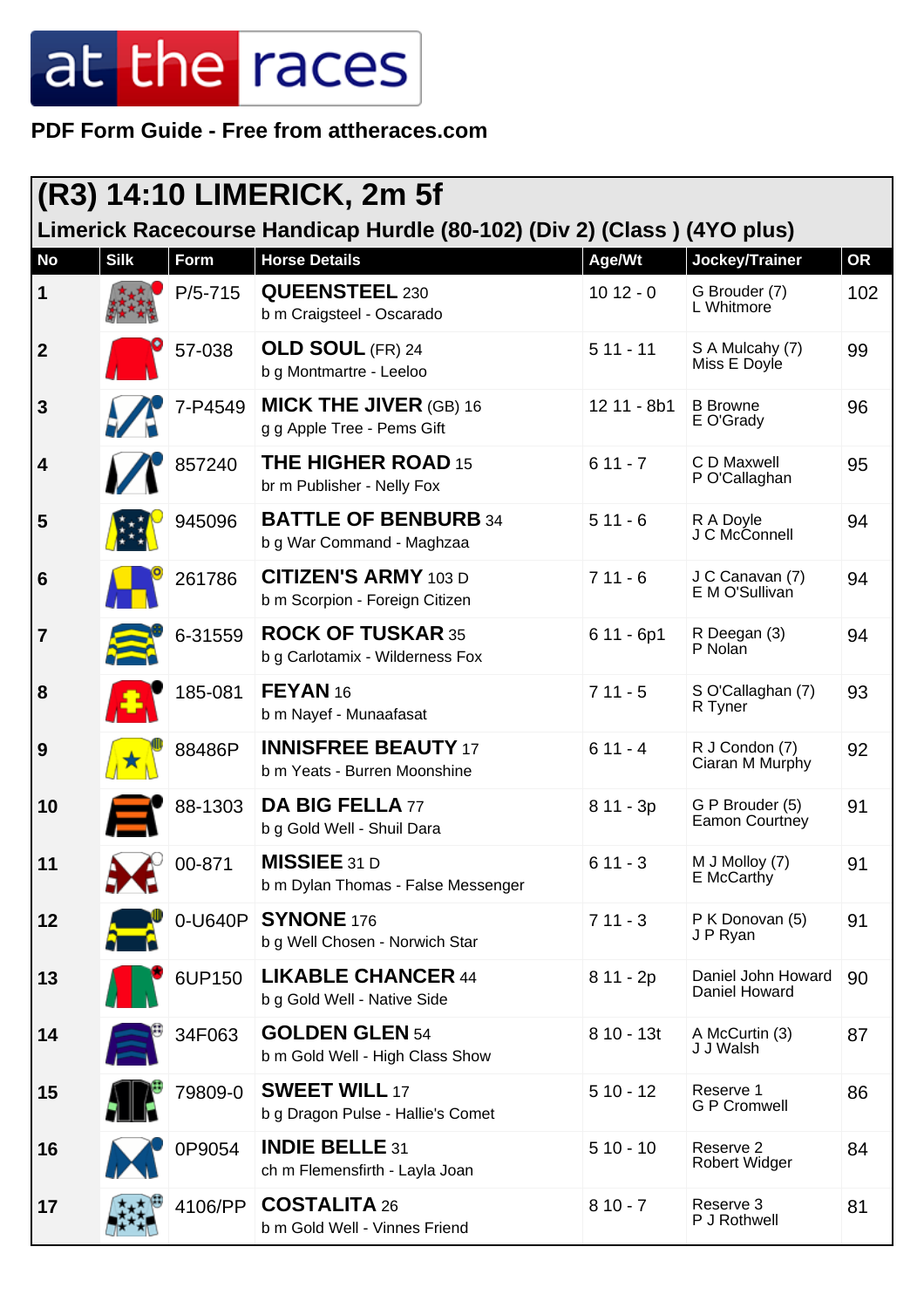PDF Form Guide - Free from attheraces.com

| (R5) 14:30 NEWCASTLE, 2m 4f 62y<br>Download The QuinnBet App Maiden Hurdle (GBB Race) (Class 4) (4YO plus) |             |           |                                                                          |                  |                                      |           |  |  |
|------------------------------------------------------------------------------------------------------------|-------------|-----------|--------------------------------------------------------------------------|------------------|--------------------------------------|-----------|--|--|
| <b>No</b>                                                                                                  | <b>Silk</b> | Form      | <b>Horse Details</b>                                                     | Age/Wt           | Jockey/Trainer                       | <b>OR</b> |  |  |
| $\mathbf 1$                                                                                                |             | F3-342    | <b>DEDANSER</b> (IRE) 37<br>b g Frammassone - Courtown Bowe Vii          | $611 - 7p1$      | <b>B S Hughes</b><br>D McCain Jnr    | 112       |  |  |
| $\overline{2}$                                                                                             |             | 10-097    | FINGAL'S HILL (IRE) 21<br>b g Shirocco - Fingal's Sister                 | $611 - 7$        | Henry Brooke<br>P G Átkinson         |           |  |  |
| 3                                                                                                          |             | $0 - 237$ | <b>HOLD ONTO THE LINE (IRE) 24</b><br>br g Westerner - Dedoctorsdaughter | $511 -$<br>7t1p1 | Alan Doyle (7)<br>J P L Ewart        |           |  |  |
| $\overline{\mathbf{4}}$                                                                                    |             |           | <b>KIDMAN</b> (IRE)<br>b g Arcadio - Kilganey Maid                       | $611 - 7$        | <b>Thomas Dowson</b><br>S Waugh      |           |  |  |
| 5                                                                                                          |             | 3924      | <b>PEACEFUL SUNDAY (FR) 23</b><br>b g Sunday Break - Perdiz              | $611 - 7$        | James Bowen<br>S R B Crawford        |           |  |  |
| 6                                                                                                          |             |           | <b>RIVER MEADOW</b> (IRE) 64<br>b g Fame And Glory - Undecided Hall      | $611 - 7$        | Sean Quinlan<br>N G Richards         |           |  |  |
| $\overline{7}$                                                                                             |             | 3         | <b>ROAN 29</b><br>gr g Black Sam Bellamy - I Got Rhythm                  | $611 - 7$        | C O'Farrell<br>I Jardine             |           |  |  |
| 8                                                                                                          |             | P/1526    | <b>ROWDY RUSTLER (IRE) 30 BF</b><br>b g Getaway - Posh Posy              | $711 - 7t$       | D R Fox<br>Miss Lucinda V<br>Russell | 107       |  |  |

at the races

DOWNLOAD THE FREE APP TODAY



**I DOWNLOAD FOR**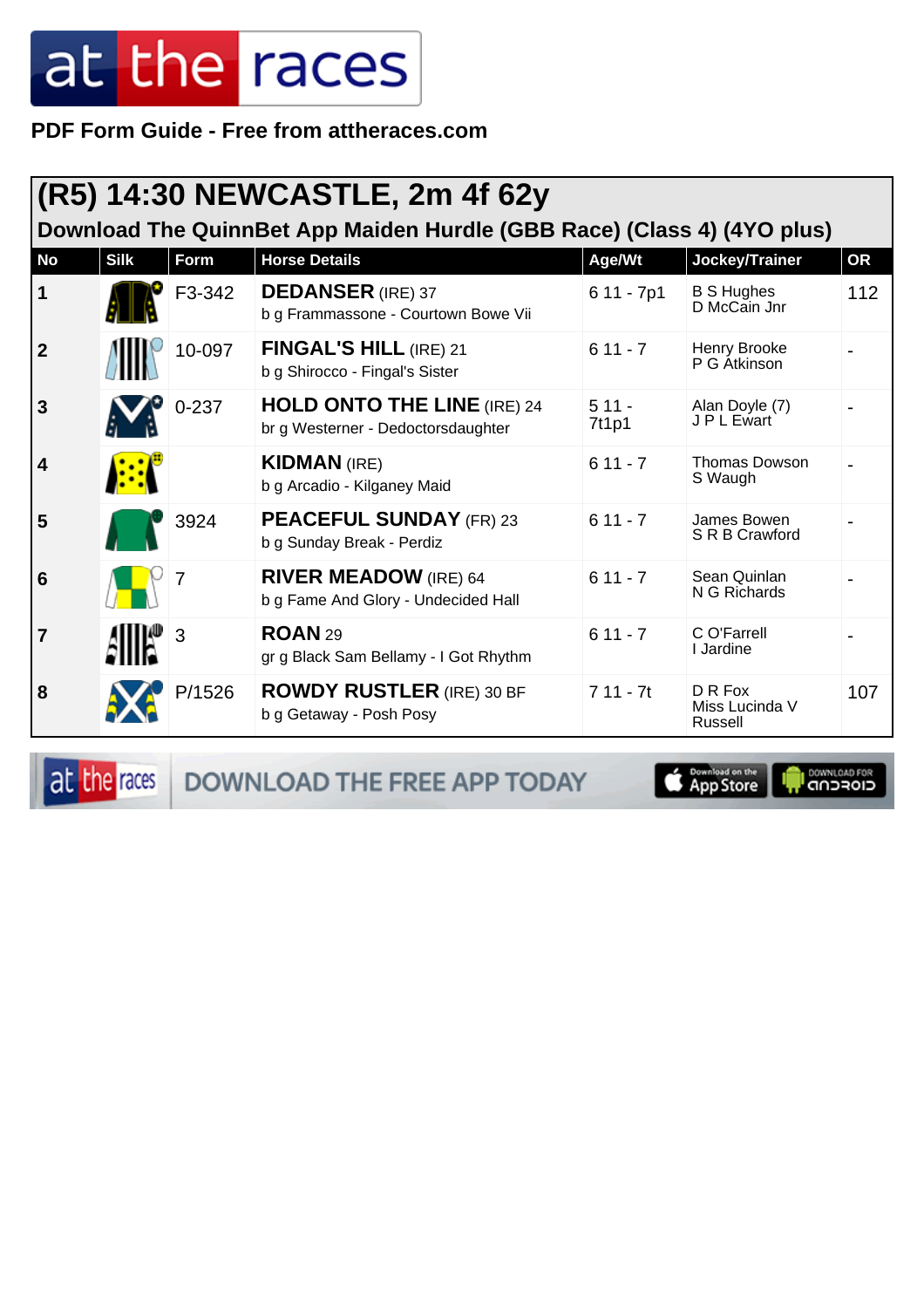**PDF Form Guide - Free from attheraces.com**

| (R4) 14:50 FFOS LAS, 1m 7f 182y<br>Trevor Gregory - Sion Hine Handicap Hurdle (Class 4) (4YO plus) |             |             |                                                                      |             |                                           |           |  |
|----------------------------------------------------------------------------------------------------|-------------|-------------|----------------------------------------------------------------------|-------------|-------------------------------------------|-----------|--|
| <b>No</b>                                                                                          | <b>Silk</b> | <b>Form</b> | <b>Horse Details</b>                                                 | Age/Wt      | Jockey/Trainer                            | <b>OR</b> |  |
| 1                                                                                                  |             |             | 25/143-3 <b>BALLETICON</b> (IRE) 34 D<br>br g Arakan - Miss Garbo    | $811 - 12t$ | David Bass<br>K C Bailey                  | 117       |  |
| $\overline{2}$                                                                                     |             | 211FF       | <b>CANFORD LIGHT</b> (IRE) 22 D<br>b g Canford Cliffs - Way Of Light | $511 - 10$  | Adam Wedge<br>Evan Williams               | 115       |  |
| $\overline{3}$                                                                                     |             | 4/214U4     | <b>PURPLE KING (IRE) 485 D BF</b><br>ch g Lope De Vega - Dixie Dance | $811 - 9$   | Sam Twiston-Davies<br>Dr R D P Newland    | 114       |  |
| 4                                                                                                  |             | 212055      | <b>FONTANA ELLISSI (FR) 13</b><br>b g Sinndar - Leni Riefenstahl     | $611 - 6h$  | Jack Tudor (3)<br>S Drinkwater            | 111       |  |
| 5                                                                                                  |             | 44          | <b>BEN LILLY</b> (IRE) 13 D<br>b g Gleneagles - Aristocratic Lady    | $511 - 5$   | Fergus Gillard (3)<br>D Pipe              | 110       |  |
| 6                                                                                                  |             | 41          | <b>NATTY NIGHT 22 D</b><br>b g Nathaniel - Danehill Dreamer          | $611 - 5$   | <b>Charlie Deutsch</b><br>Miss V Williams | 110       |  |
| $\overline{7}$                                                                                     |             | 102/845     | <b>FEEL THE PINCH 10 D</b><br>b g Librettist - Liqueur Rose          | $811 - 2$   | C Brace<br>F O'Brien                      | 107       |  |
| 8                                                                                                  |             | 66-3133     | <b>JAUNTY VIKING 26 C</b><br>b g Norse Dancer - Jaunty Spirit        | $711 - 11$  | Miss T Eyston (7)<br><b>B</b> J Eckley    | 106       |  |
| 9                                                                                                  |             | 12P         | <b>ROMEO'S BOND 24</b><br>gr g Monsieur Bond - Choral Singer         | 4 10 - 7p   | Harry Reed<br>M F Harris                  | 110       |  |

at the races DOWNLOAD THE FREE APP TODAY

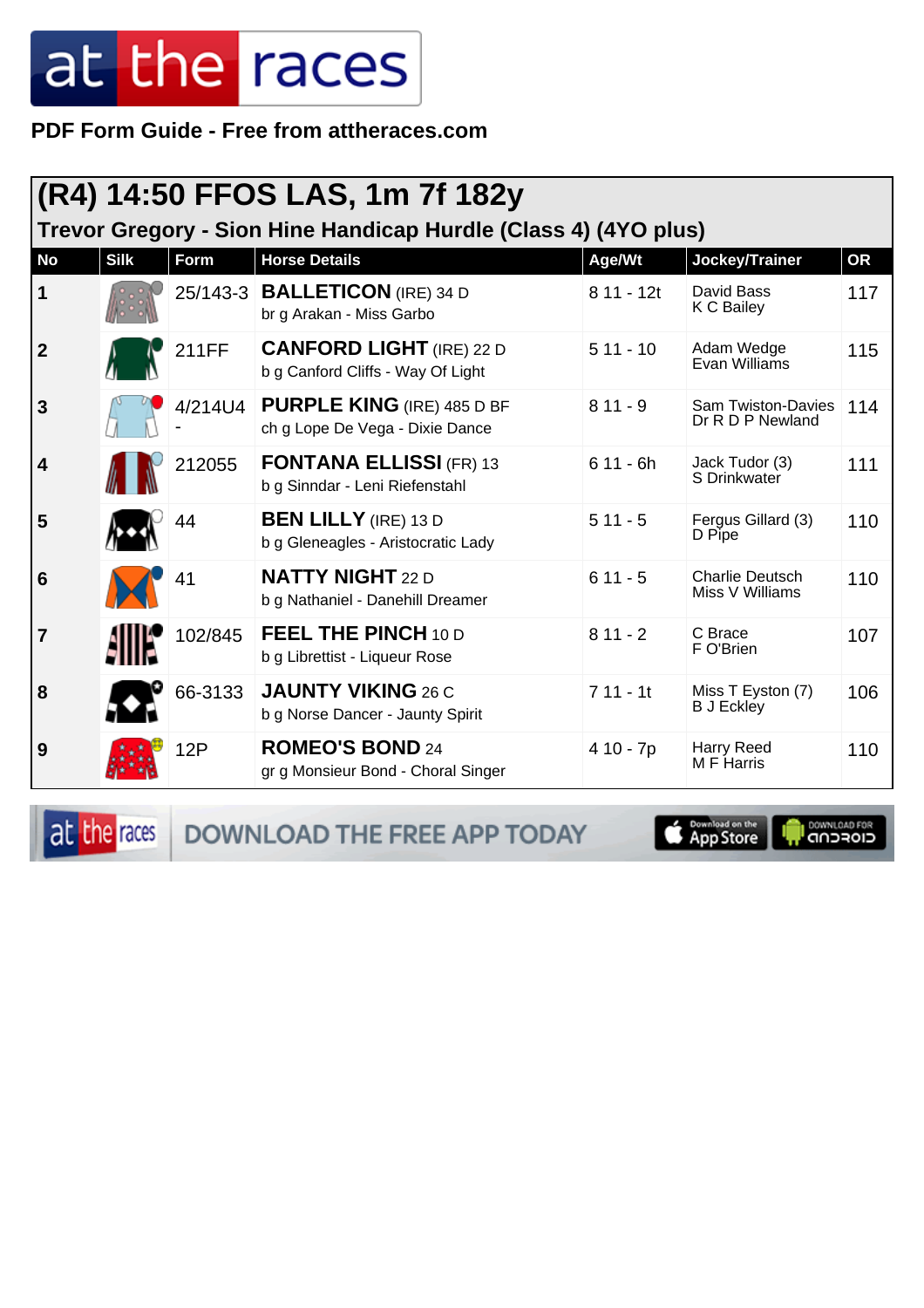

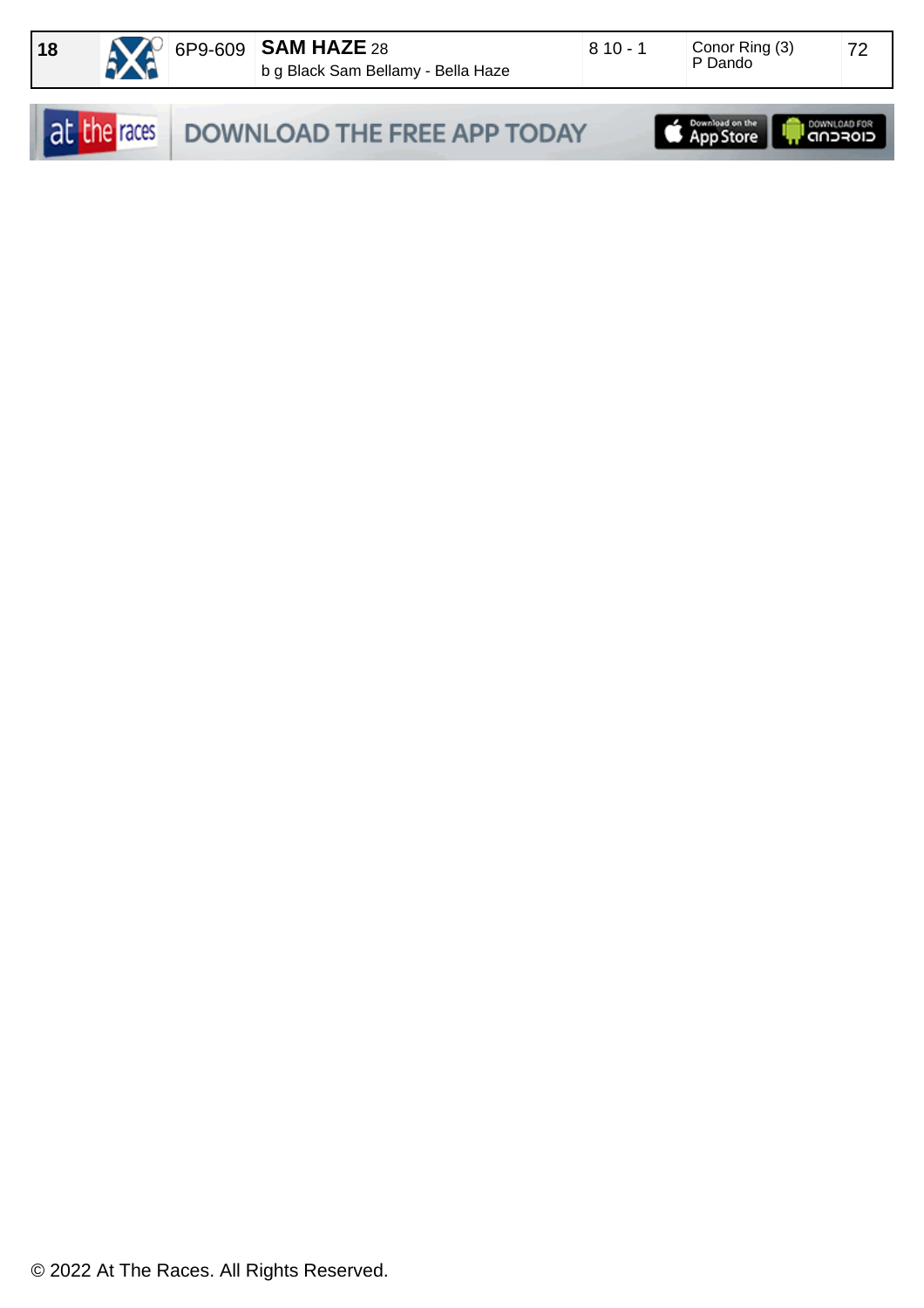**PDF Form Guide - Free from attheraces.com**

| <b>(R5) 15:10 LIMERICK, 2m</b><br>Follow Limerick Racecourse On Twitter (C & G) Maiden Hurdle (Class) (4YO plus) |                               |              |                                                                 |             |                                    |           |  |
|------------------------------------------------------------------------------------------------------------------|-------------------------------|--------------|-----------------------------------------------------------------|-------------|------------------------------------|-----------|--|
| <b>No</b>                                                                                                        | <b>Silk</b>                   | Form         | <b>Horse Details</b>                                            | Age/Wt      | Jockey/Trainer                     | <b>OR</b> |  |
| 1                                                                                                                |                               | 642          | <b>BUGS MORAN 54</b><br>b g Pour Moi - Vivachi                  | $511 - 12$  | $N$ J Ryan $(7)$<br>N Meade        |           |  |
| $\boldsymbol{2}$                                                                                                 |                               | 5            | <b>CAMOGUE WOOD 99 (27F)</b><br>b g Ivawood - Shesthebiscuit    | $511 - 12$  | C G O'Dwyer (7)<br>P J Flynn       |           |  |
| 3                                                                                                                |                               | 16/P5        | <b>CLOUNTS PRIDE 35</b><br>b g Milan - Knockreer Native         | $911 - 12$  | G B Noonan (7)<br>E McCarthy       |           |  |
| $\overline{\mathbf{4}}$                                                                                          |                               | P/360-<br>66 | <b>EARLY ARRIVAL 58</b><br>b g Rule of Law - Early June         | $711 - 12$  | I J Power<br>L Casey               |           |  |
| 5                                                                                                                |                               | 3/4230-7     | <b>FOURNEUX D'ISANKA (FR) 96</b><br>b g Noroit - Atipik         | 7 11 - 12t  | R J Condon (7)<br><b>G</b> Elliott |           |  |
| $6\phantom{1}6$                                                                                                  | ÆΪ                            |              | <b>GALACTIC GREY 24</b><br>g g Dark Angel - Devious Diva        | $511 - 12h$ | A P Kelly (7)<br>C P Donoghue      |           |  |
| $\overline{7}$                                                                                                   | ま木ま                           | $0 - P0$     | <b>HASTOBEDONE 10</b><br>b g Westerner - Moonchild              | $611 - 12$  | R A Doyle<br>P J Rothwell          |           |  |
| 8                                                                                                                |                               | P            | <b>HEATHROW</b> (FR) 33<br>b g Boris De Deauville - Nassora     | $511 - 12$  | D Meyler<br>Miss E Doyle           |           |  |
| 9                                                                                                                |                               | $6/3 - 7$    | <b>PLAINS INDIAN 23</b><br>ch g Shantou - Flaithiuil            | $611 - 12$  | C M Quirke (7)<br>A Slattery       |           |  |
| 10                                                                                                               |                               | $2-F$        | <b>STATE MAN</b> (FR) 37 BF<br>ch g Doctor Dino - Arret Station | $511 - 12$  | R Deegan (3)<br>W P Mullins        |           |  |
| 11                                                                                                               | íG.                           | 256          | <b>TRUE FAITH 35</b><br>b g Milan - Toledana                    | $611 - 12$  | R M Power<br>H de Bromhead         |           |  |
| 12                                                                                                               |                               | C            | <b>BLACK BARREL 36</b><br>b g Fascinating Rock - Party Pipit    | $411 - 0$   | G Brouder (7)<br>J A Nash          |           |  |
| 13                                                                                                               | <b>The Contract of School</b> |              | <b>DON'TSAYAWORD</b><br>b g Tamayuz - Body Beautiful            | $411 - 0t$  | C J Orr<br><b>G</b> Donnelly       |           |  |
| 14                                                                                                               |                               |              | <b>FAMOUS AGENT</b> (FR) 30<br>b g No Risk At All - Sans Rien   | $411 - 0$   | L A McKenna (7)<br>Miss E Doyle    |           |  |
| 15                                                                                                               |                               | 00           | TO DREAM (GB) 15<br>b g Dream Ahead - Minnola                   | $411 - 0t$  | Reserve 1<br>E J O'Grady           |           |  |
| 16                                                                                                               |                               | 78           | TOMJACKWILLIAM 34<br>b g Dylan Thomas - Moon Storm              | $511 - 12$  | Reserve 2<br>E McCarthy            |           |  |
| 17                                                                                                               |                               |              | <b>MYTHICAL TIMES</b><br>b g Camelot - Erysimum                 | $411 - 0$   | Reserve 3<br>J C McConnell         |           |  |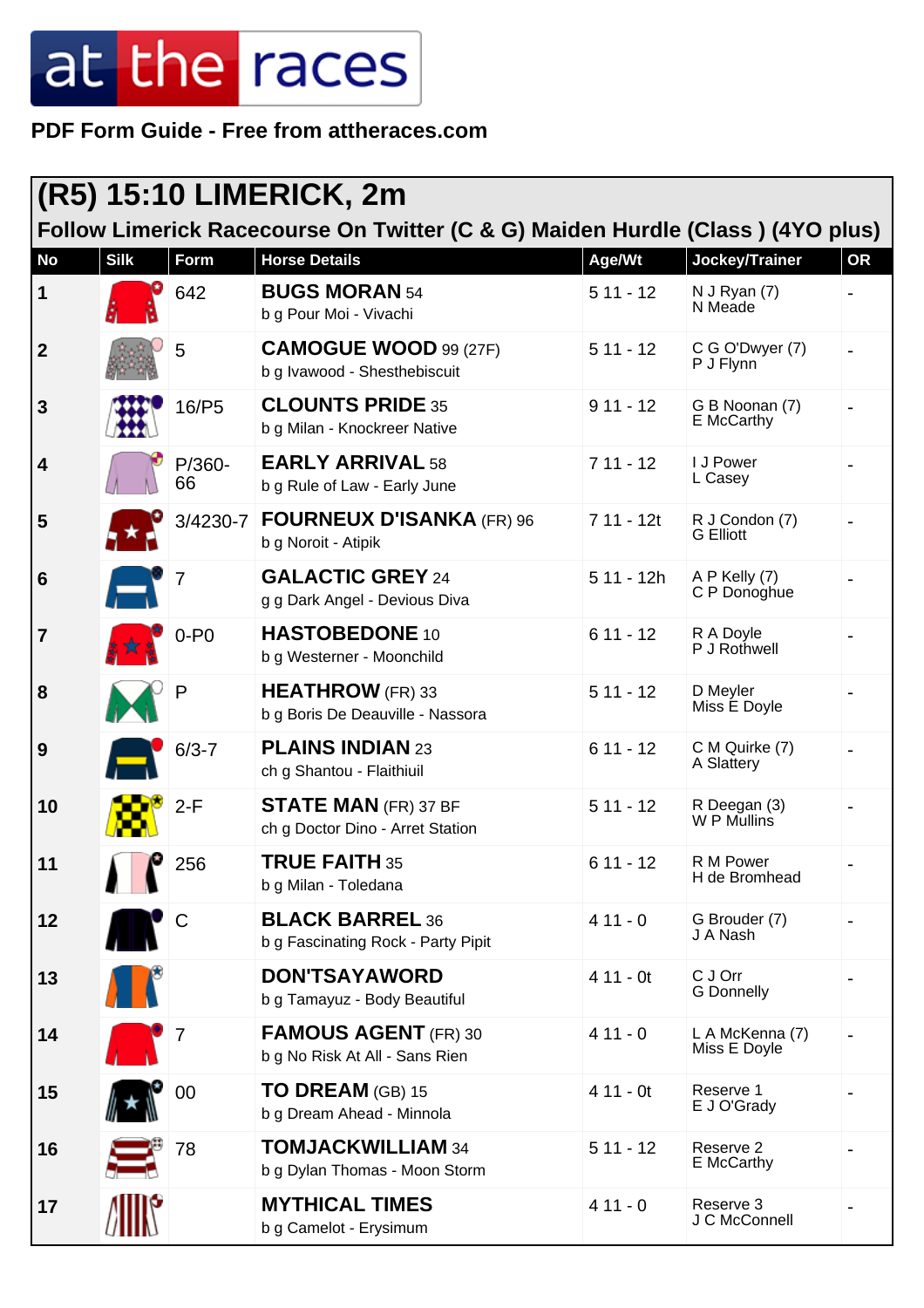PDF Form Guide - Free from attheraces.com

|                | (R7) 15:30 NEWCASTLE, 2m 46y<br>quinnbet.com Mares' Handicap Hurdle (Class 4) (4YO plus) |         |                                                                     |             |                                       |           |  |  |
|----------------|------------------------------------------------------------------------------------------|---------|---------------------------------------------------------------------|-------------|---------------------------------------|-----------|--|--|
| <b>No</b>      | <b>Silk</b>                                                                              | Form    | <b>Horse Details</b>                                                | Age/Wt      | Jockey/Trainer                        | <b>OR</b> |  |  |
| $\mathbf 1$    |                                                                                          | 23F-333 | <b>ROXANYA</b> (IRE) 34<br>ch m Leading Light - Afaraka             | $611 - 12$  | <b>B S Hughes</b><br>S R B Crawford   | 115       |  |  |
| $\overline{2}$ |                                                                                          | 248090  | <b>LASKADINE</b> (FR) 35 CD<br>b m Martaline - Laskadoun            | $711 - 5$   | R P McLernon<br><b>B</b> M R Haslam   | 108       |  |  |
| 3              |                                                                                          | 242441  | <b>MILLARVILLE</b> (IRE) 34<br>b m Court Cave - Portavoe            | $911 - 4$   | Ryan Mania<br>Harriet & Rutherfo      | 107       |  |  |
| 4              |                                                                                          | 33-2312 | $CANCAN$ (FR) 42 D<br>b m Al Namix - Kestrel Mail                   | $611 - 4h$  | Bruce Lynn (5)<br>N W Alexander       | 107       |  |  |
| 5              |                                                                                          | 357120  | <b>DEO BELLATOR (IRE) 77</b><br>ch m Getaway - Kiltoome Scot        | $910 - 13$  | Mr Neil Gault (7)<br>S Michael Millar | 102       |  |  |
| 6              |                                                                                          | 59/6702 | <b>RAVENSCAR</b> (IRE) 18 D<br>b m Helmet - Cry Pearl               | $610 - 10$  | Joe Williamson (5)<br>P A Kirby       | 99        |  |  |
| $\overline{7}$ |                                                                                          | 051P56  | <b>BURNT ASH (IRE) 23</b><br>gr m Scorpion - Ardnavalley            | $710 - 8$   | James Bowen<br>S R B Crawford         | 97        |  |  |
| 8              |                                                                                          | 791595  | <b>JOIE DE VIVRE</b> (IRE) 18 D<br>gr m Mastercraftsman - Fragonard | $710 - 7v1$ | <b>Callum Bewley</b><br>M Todhunter   | 96        |  |  |

at the races

DOWNLOAD THE FREE APP TODAY



**I** DOWNLOAD FOR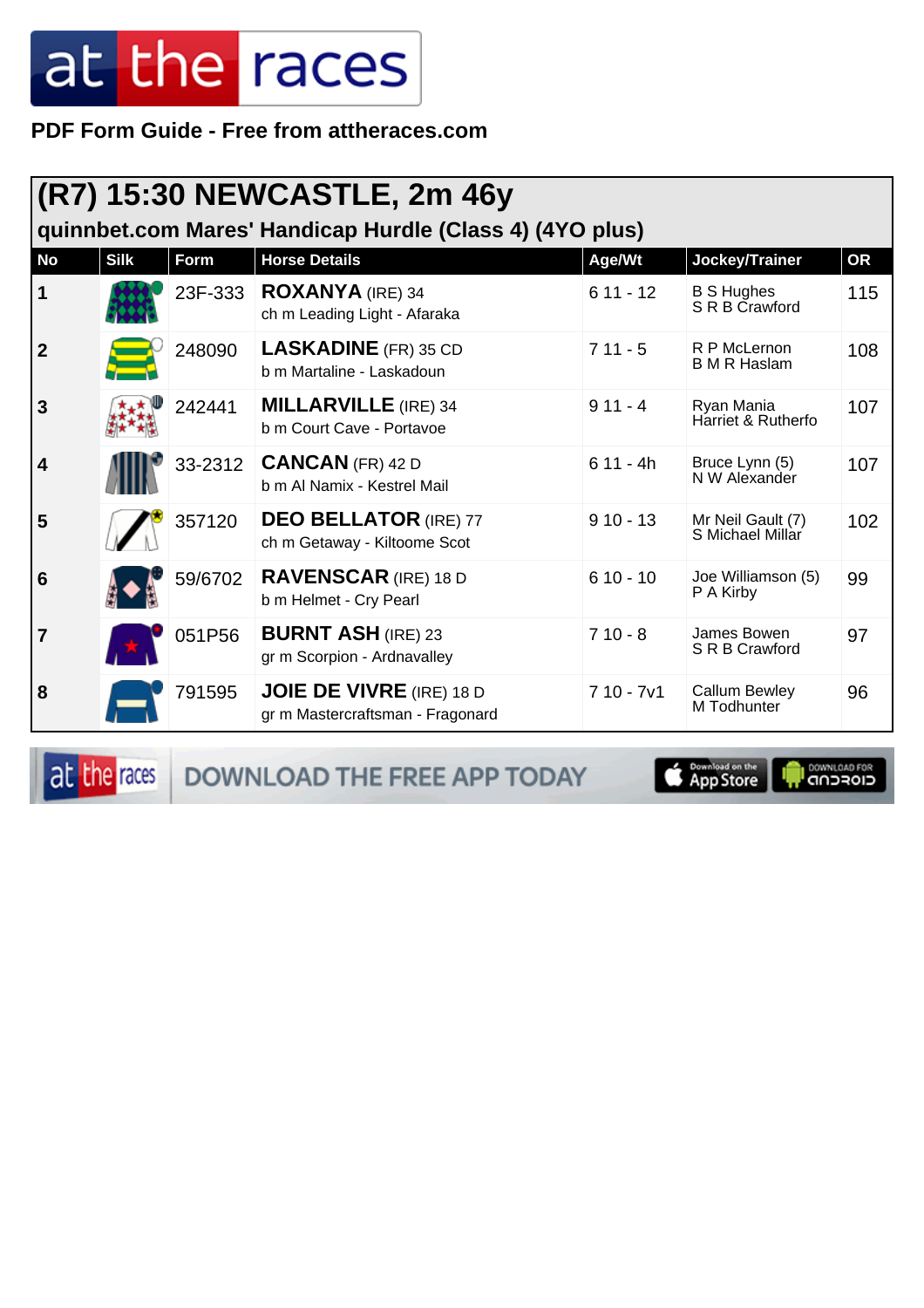**PDF Form Guide - Free from attheraces.com**

| (R6) 15:50 FFOS LAS, 2m 4f<br>Dunraven Group Mares' Handicap Hurdle (Class 5) (4YO plus) |             |          |                                                                                |              |                                        |           |  |
|------------------------------------------------------------------------------------------|-------------|----------|--------------------------------------------------------------------------------|--------------|----------------------------------------|-----------|--|
| <b>No</b>                                                                                | <b>Silk</b> | Form     | <b>Horse Details</b>                                                           | Age/Wt       | Jockey/Trainer                         | <b>OR</b> |  |
| $\mathbf 1$                                                                              |             | 31-5349  | <b>DOYEN LA LUTTE (IRE) 37</b><br>b m Doyen - Castletown Girl                  | 6 12 - 4tp1  | Fergus Gillard (3)<br>D Pipe           | 106       |  |
| $\boldsymbol{2}$                                                                         |             | 27441    | <b>PAGEANT MATERIAL (IRE) 27 C</b><br>b m Soldier of Fortune - House-Of-Hearts | $511 - 12$   | Isabel Williams (5)<br>Evan Williams   | 100       |  |
| 3                                                                                        |             | 2-07958  | <b>MINNIE ESCAPE 10</b><br>b m Getaway - Minnie Hill                           | $1011 - 4b$  | Alan Johns<br>V R A Dartnall           | 92        |  |
| 4                                                                                        |             |          | 2/562-34 <b>NO NO TONIC</b> 22 BF<br>b m Sulamani - Karinga Madame             | $811 - 3p$   | Angus Cheleda (5)<br>Mark Gillard      | 91        |  |
| 5                                                                                        |             | 13-6724  | <b>SO SOCKSY (FR) 27 D</b><br>b m Coastal Path - South Island                  | $811 - 2t$   | Miss Chloe Emsley<br>(7)<br>Ben Clarke | 90        |  |
| 6                                                                                        |             | 04-7P99  | DARIYA (USA) 10<br>b m Include - Dubai                                         | $710 - 11$   | C Brace<br>D Brace                     | 85        |  |
| $\overline{7}$                                                                           |             | 653881   | <b>CHECKITSME 7D</b><br>b m Telescope - Sweet Charlie                          | $510 - 11$   | Mitchell Bastyan (3)<br>M F Harris     | 85        |  |
| 8                                                                                        |             | 2R3083   | <b>GET AN OSCAR (IRE) 27</b><br>ch m Getaway - Lady Perspex                    | $810 - 11b$  | S Bowen<br>P Bowen                     | 85        |  |
| 9                                                                                        |             | 0530-6P  | <b>WELL BRIEFED (IRE) 234</b><br>b m Mahler - The Irish Whip                   | $710 - 10$   | Nick Scholfield<br><b>Sheila Lewis</b> | 84        |  |
| 10                                                                                       |             | 0/76-076 | <b>MIZZ MOONDANCE 28</b><br>b m Yeats - Mizzurka                               | $710 - 8$    | Sean Houlihan<br>R H Buckler           | 82        |  |
| 11                                                                                       |             | 1450-5   | <b>ROCK ON RITA (IRE) 52 BF</b><br>b m Shirocco - Gilt Free                    | $610 - 6$    | Aidan Coleman<br>N P Mulholland        | 80        |  |
| 12                                                                                       |             | 6445     | FIAMETTE (IRE) 37<br>ch f Free Eagle - High Reserve                            | $410 - 4$    | J M Davies<br>Miss J S Davis           | 92        |  |
| 13                                                                                       |             | 165424   | <b>KIERA ROYALE</b> (IRE) 52 C D<br>ch m Beneficial - Llancillo Lady           | 11 10 - $2t$ | Ben Jones<br>D A Rees                  | 76        |  |

DOWNLOAD THE FREE APP TODAY at the races

App Store **DOWNLOAD FOR**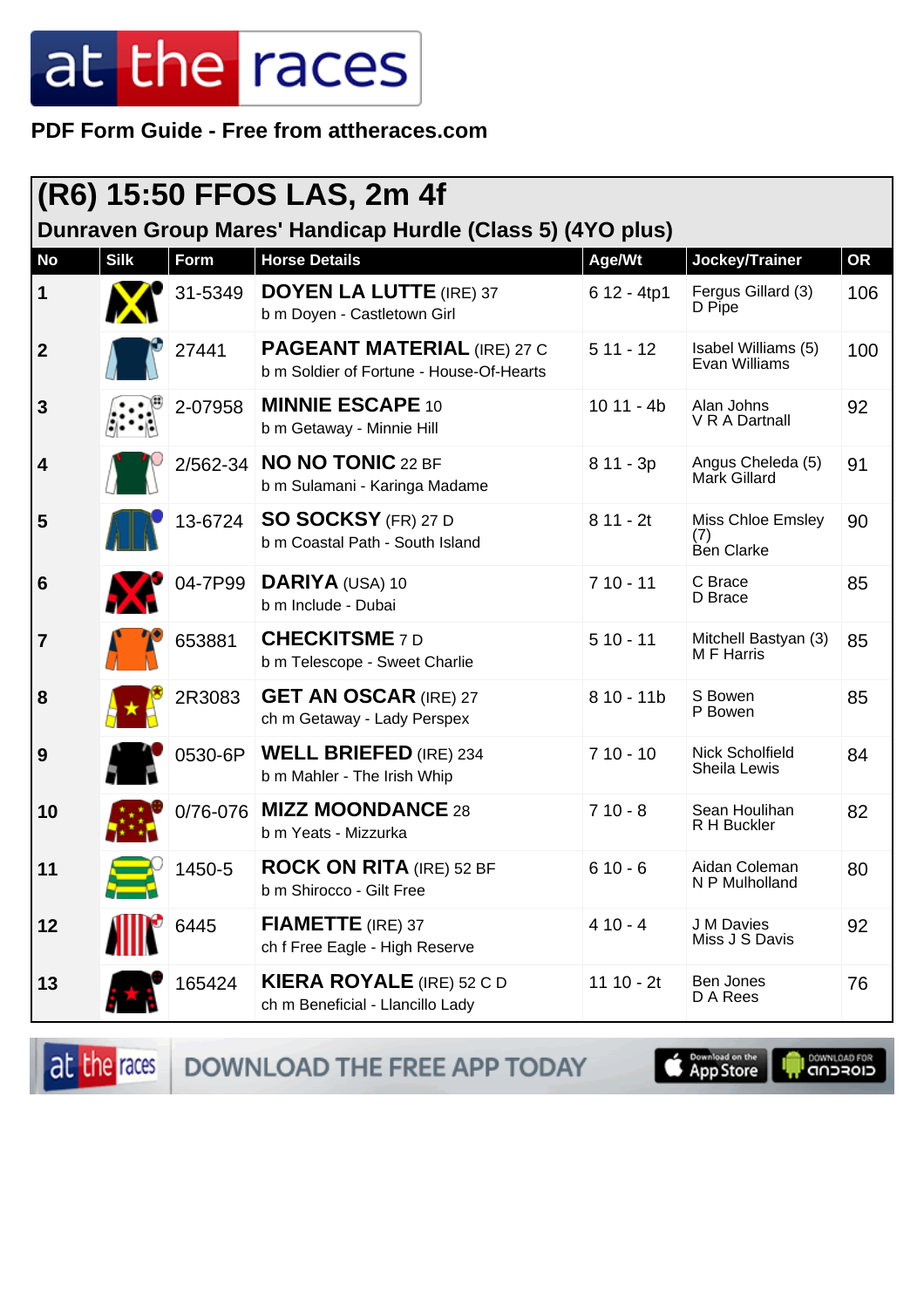PDF Form Guide - Free from attheraces.com

| (R8) 16:00 NEWCASTLE, 2m 7f 149y<br>quinnbet.com Novices' Handicap Hurdle (GBB Race) (Class 4) (4YO plus) |                                                          |         |                                                                           |             |                                   |           |
|-----------------------------------------------------------------------------------------------------------|----------------------------------------------------------|---------|---------------------------------------------------------------------------|-------------|-----------------------------------|-----------|
| <b>No</b>                                                                                                 | <b>Silk</b>                                              | Form    | <b>Horse Details</b>                                                      | Age/Wt      | Jockey/Trainer                    | <b>OR</b> |
| 1                                                                                                         |                                                          | 5-431   | <b>HALF TRACK</b> (IRE) 42<br>b g Fame And Glory - Presenting Brook       | $611 - 12$  | Sean Quinlan<br>N W Alexander     | 115       |
| $\overline{2}$                                                                                            |                                                          | 263-1FF | LE GRAND VERT (FR) 114<br>b g Great Pretender - Eliga                     | $611 - 11$  | A P Cawley<br>Micky Hammond       | 114       |
| 3                                                                                                         |                                                          | 50-6241 | <b>SCOTTISH ACCENT (IRE) 16</b><br>b g Golan - Onthelongfinger            | $911 - 5vt$ | Nathan Moscrop<br>Rebecca Menzies | 108       |
| 4                                                                                                         |                                                          | 21533   | <b>SPIKE JONES 18</b><br>b g Walk In The Park - Mathine                   | $511 - 2h$  | Danny Burton (5)<br>S Drinkwater  | 105       |
| 5                                                                                                         |                                                          | 23-5683 | <b>SMOKEY THE BANDIT (IRE) 31</b><br>b g Fame And Glory - No Ice Or Lemon | $711 - 0b1$ | <b>B S Hughes</b><br>N G Richards | 103       |
| 6                                                                                                         |                                                          | 17-454  | <b>BLACK MINSTER 24</b><br>bl g Trans Island - Mini Minster               | $710 - 4$   | Craig Nichol<br>P G Atkinson      | 93        |
| 7                                                                                                         |                                                          | 3-P40P5 | <b>TARTAN COOKIE</b> (IRE) 23<br>b g Leading Light - Morning Breeze       | $610 - 0b1$ | Danny McMenamin<br>Ewan Whillans  | 89        |
| 8                                                                                                         |                                                          |         | U84-P89 STOWAWAY JOHN (IRE) 45<br>b g Stowaway - Figlette                 | $810 - 0$   | S Mulqueen<br>Miss S E Forster    | 89        |
|                                                                                                           | Long Handicap: Tartan Cookie 9 - 11, Stowaway John 9 - 9 |         |                                                                           |             |                                   |           |

at the races

DOWNLOAD THE FREE APP TODAY

**Exampled on the** 

**Il DOWNLOAD FOR**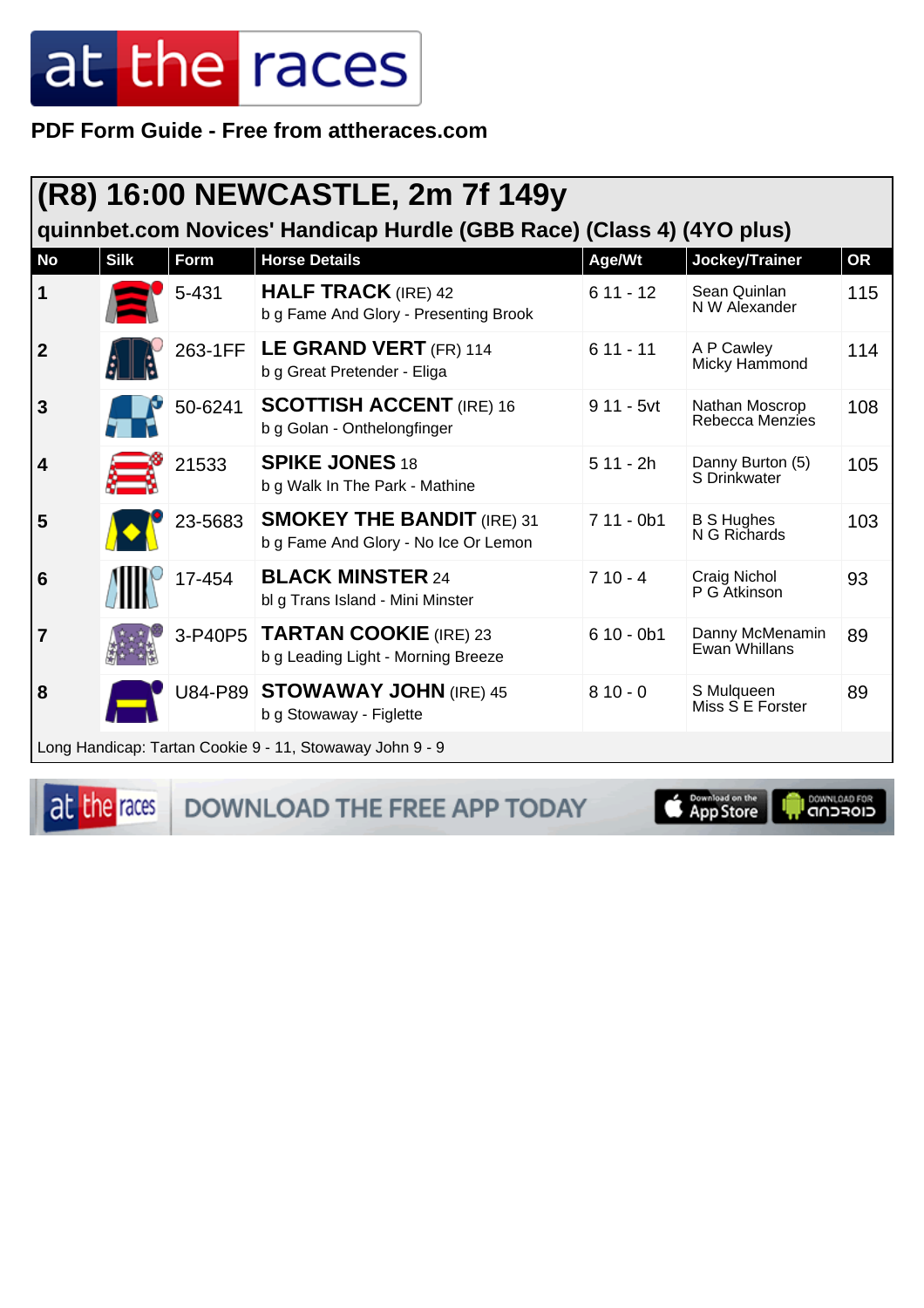**PDF Form Guide - Free from attheraces.com**

#### **(R7) 16:20 FFOS LAS, 1m 7f 182y**

#### **Josh Perry Thomas - Jake Saunders Open Maiden NH Flat Race (GBB Race) (Class 5) (4YO to 6YO)**

| <b>No</b>      | <b>Silk</b>   | Form        | <b>Horse Details</b>                                              | Age/Wt     | Jockey/Trainer                           | <b>OR</b> |
|----------------|---------------|-------------|-------------------------------------------------------------------|------------|------------------------------------------|-----------|
| 1              |               | $7 - 2$     | <b>CAMPDEN LAD (IRE) 75</b><br>b g Doyen - Eckbeag                | $611 - 6$  | C Brace<br>F O'Brien                     |           |
| $\mathbf{2}$   | $\mathcal{L}$ |             | <b>DEAR RALPHY (IRE)</b><br>b g Westerner - Letterwoman           | $611 - 6$  | Rex Dingle<br>A J Honeyball              |           |
| 3              |               |             | <b>HERAKLES WESTWOOD (FR)</b><br>b g Saddler Maker - Une Histoire | $511 - 6$  | G Sheehan<br>W Greatrex                  |           |
| 4              | F             |             | L'ASTROBOY (GER)<br>b g Kamsin - La Martina                       | $511 - 6$  | Adam Wedge<br>Evan Williams              |           |
| 5              |               |             | <b>MAXIMUM DEX (IRE)</b><br>b g Westerner - Parsons Hall          | $511 - 6$  | J J Burke<br>T R George                  |           |
| 6              |               |             | <b>SPRING MEADOW (IRE)</b><br>b g Fame And Glory - Gales Present  | $511 - 6$  | Sam Twiston-Davies<br>N A Twiston-Davies |           |
| $\overline{7}$ |               |             | TAHMURAS (FR) 255<br>b g Falco - Alinga's Lass                    | $511 - 6$  | H Cobden<br>P F Nicholls                 |           |
| 8              |               |             | <b>JAUNTY ZING 22</b><br>b m Yorgunnabelucky - Jaunty Walk        | $510 - 13$ | Miss T Eyston (7)<br><b>B</b> J Eckley   |           |
| 9              |               | $\mathbf 0$ | <b>MISS KHARIZMA (IRE) 41</b><br>b m Kalanisi - Aunt Kate         | $510 - 13$ | T J O'Brien<br><b>Noel Williams</b>      |           |
| 10             |               | 52          | <b>SADIE HILL (IRE) 65</b><br>ch m Kingston Hill - Sadie Thompson | $510 - 13$ | <b>Benjamin Poste</b><br>Katy Price      |           |
| 11             |               | 0           | TARA HAZE 22<br>b m Kayf Tara - Bella Haze                        | $610 - 13$ | Conor Ring (3)<br>P Dando                |           |
| 12             |               |             | <b>ARAWELO (IRE)</b><br>b f Ocovango - Macs Magic                 | $410 - 1$  | Ben Jones<br><b>Ben Clarke</b>           |           |

at the races

DOWNLOAD THE FREE APP TODAY



**OOMNLOAD FOR**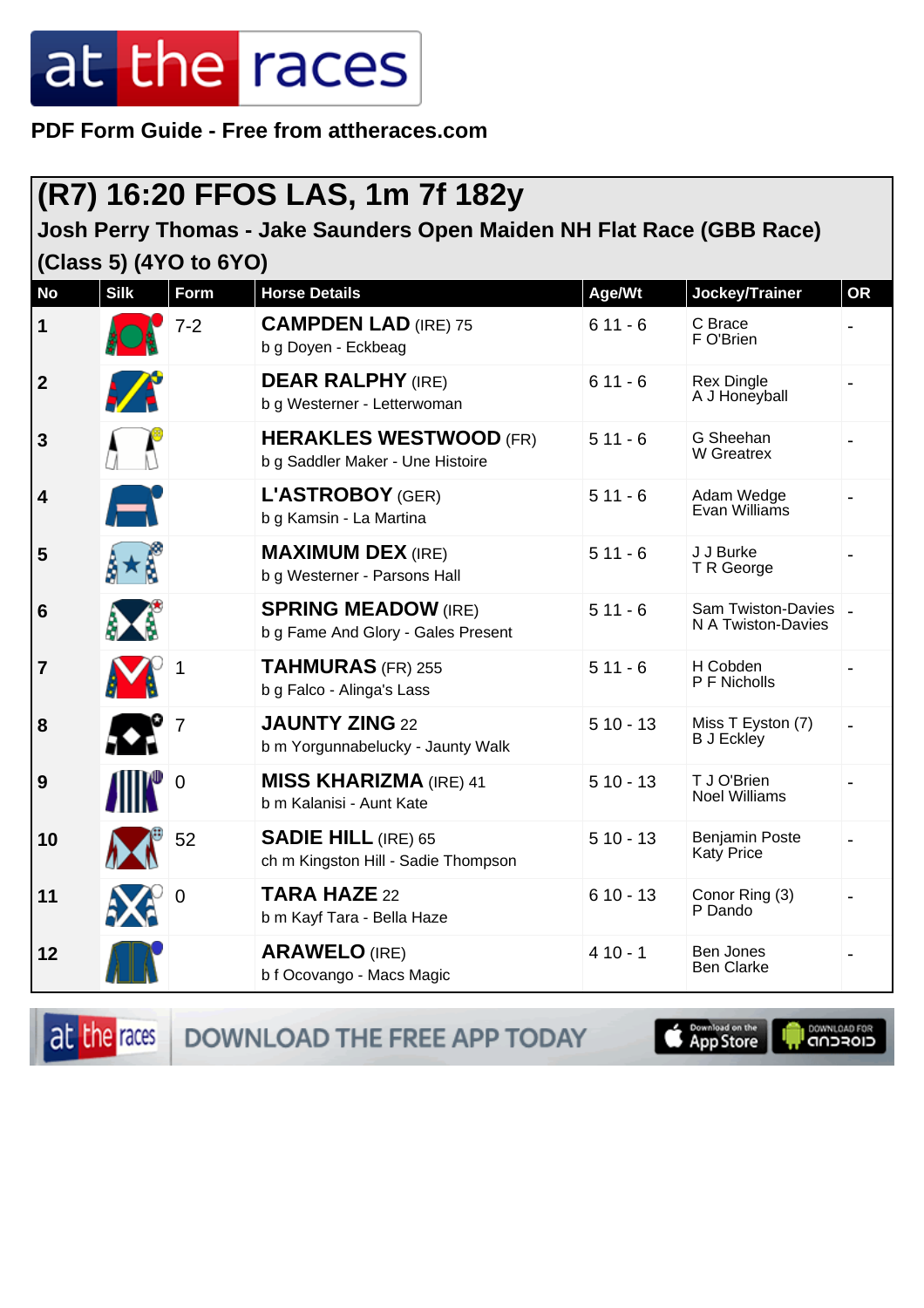PDF Form Guide - Free from attheraces.com

| (R8) 16:40 LIMERICK, 2m                                                  |             |                |                                                                     |            |                                            |           |  |
|--------------------------------------------------------------------------|-------------|----------------|---------------------------------------------------------------------|------------|--------------------------------------------|-----------|--|
| Irish Stallion Farms EBF Auction (Pro/Am) Flat Race (Class) (4YO to 7YO) |             |                |                                                                     |            |                                            |           |  |
| <b>No</b>                                                                | <b>Silk</b> | Form           | <b>Horse Details</b>                                                | Age/Wt     | Jockey/Trainer                             | <b>OR</b> |  |
| 1                                                                        |             | $0-0$          | LAFFITE 58<br>b g Lucky Speed - La Brave                            | $512 - 0$  | Mr L J McGuinness<br>(7)<br>G Elliott      |           |  |
| $\boldsymbol{2}$                                                         |             | 5              | <b>ANY BISCUITS 36</b><br>b g Westerner - Topathistle               | $511 - 12$ | Mr D O'Connor<br>S Curling                 |           |  |
| $\mathbf{3}$                                                             |             | $3-$           | <b>BLACK BAMBOO 280</b><br>b g Fame And Glory - Andreas Pride       | $511 - 12$ | Mr A T Feeney (7)<br>J J Murphy            |           |  |
| 4                                                                        |             | P              | <b>ALPESH AMIN 68</b><br>b g Flemensfirth - Star Shuil              | $511 - 10$ | M M McDonagh (7)<br>E McNamara             |           |  |
| 5                                                                        |             | $20 - 5$       | <b>MALINAS GLORY 26</b><br>br g Malinas - Refining                  | $511 - 10$ | Mr J C Barry (5)<br>E O'Grady              |           |  |
| 6                                                                        |             | 00-082         | <b>MEMORIES NEVER DIE 35</b><br>ch g Shirocco - Sweetness Herself   | $611 - 10$ | Mr C P Millar (7)<br>Nigel Slevin          |           |  |
| $\overline{7}$                                                           |             | $3-6$          | <b>POWER HOUR 35</b><br>b g Ocovango - Tonaphuca Girl               | $611 - 10$ | Mr E P O'Brien (7)<br>M A Gunn             |           |  |
| 8                                                                        |             | $\overline{2}$ | SAYLAVEE 121<br>b m Shantou - Mae's Choice                          | $511 - 7$  | Mr P W Mullins<br>W P Mullins              |           |  |
| 9                                                                        |             | 5              | <b>COVERMEINSUNSHINE 15</b><br>b m Imperial Monarch - Mum's Miracle | $511 - 3$  | Mr D N Nevin (7)<br>Mark J Scallan         |           |  |
| 10                                                                       |             | 3              | <b>GRACE SHELBY 58</b><br>b m Dylan Thomas - Park Mist              | $711 - 3$  | Mr W T Cronin (7)<br><b>William Cronin</b> |           |  |
| 11                                                                       |             |                | <b>KILLOUGHTEEN</b><br>b m Fame And Glory - Regal Obligation        | $611 - 3$  | Mr A D Bustin (7)<br>Miss J M Lee          |           |  |

at the races

DOWNLOAD THE FREE APP TODAY

**OOMNLOAD FOR Completed on the** r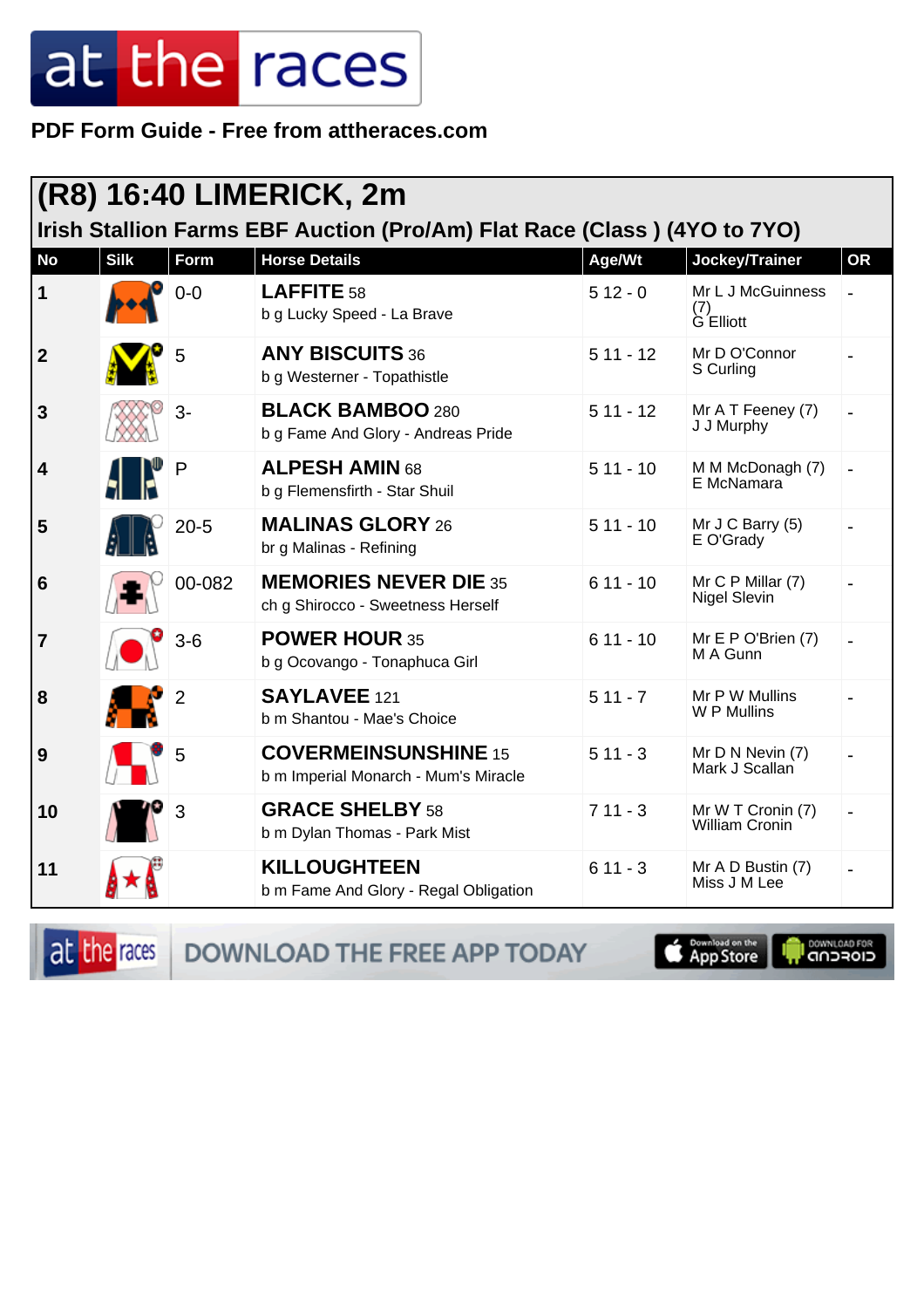PDF Form Guide - Free from attheraces.com

| (R1) 16:50 WOLVERHAMPTON (A.W.), 6f 20y               |             |             |                                                                   |                              |                                             |    |  |
|-------------------------------------------------------|-------------|-------------|-------------------------------------------------------------------|------------------------------|---------------------------------------------|----|--|
| Betway Amateur Jockeys' Handicap (Class 6) (4YO plus) |             |             |                                                                   |                              |                                             |    |  |
| No(Dr)                                                | <b>Silk</b> | <b>Form</b> | <b>Horse Details</b>                                              | Age/Wt                       | Jockey/Trainer                              | OR |  |
| 1(4)                                                  |             | 15324-7     | <b>CREEK HARBOUR (IRE) 15 CD</b><br>b g Kodiac - Allegheny Creek  | $711 - 2$                    | Mr S Walker<br>A A Wintle                   | 61 |  |
| 2(5)                                                  |             | 455822-     | <b>STRIKE ME A POSE 68</b><br>b g Adaay - Mookhlesa               | $411 - 0p$                   | Ms B Hampson<br>Archie Watson               | 59 |  |
| 3(12)                                                 |             | 9369-09     | <b>TAHONTA</b> (IRE) 4 D<br>b g Red Jazz - Jedward                | 4 10 - 12b                   | Miss Taryn Langley<br>(1)<br>J Tuite        | 57 |  |
| 4(2)                                                  |             | 44621-0     | $ACES$ (IRE) 14 D<br>b g Dark Angel - Cute Ass                    | $1010 -$<br>12 <sub>bt</sub> | Miss Becky Smith<br><b>Charlie Wallis</b>   | 57 |  |
| 5(7)                                                  |             | 3347-48     | <b>GRIGGY</b> (IRE) 8 CD<br>b g Dandy Man - Joint Destiny         | $610 - 10p$                  | Mr Henry Main (5)<br>S Curran               | 55 |  |
| 6(3)                                                  |             | 644900-     | <b>GIGI'S BEACH 68 D</b><br>b g Oasis Dream - Clenor              | $510 - 10v$                  | Miss Fern O'Brien<br>(5)<br>F O'Brien       | 55 |  |
| 7(9)                                                  |             | 2270-58     | <b>HACHERT</b> 10 C<br>b g Lope De Vega - Sense Of Joy            | $510 - 8$                    | Mr Ryan Holmes (5)<br>J Candlish            | 53 |  |
| 8(11)                                                 |             | 04330-5     | <b>BIRDIE BOWERS</b> (IRE) 28<br>b g Bungle Inthejungle - Shamiya | $510 - 4$                    | Mr Joshua<br>Thompson (7)<br>D Thompson     | 49 |  |
| 9(8)                                                  |             | 730078-     | <b>FOOL PROOF</b> (IRE) 47<br>b g Fulbright - Church Road         | $510 - 0$                    | Miss Sophie Bain<br>(7)<br>P D Evans        | 45 |  |
| 10(6)                                                 |             | 899-969     | <b>NOZIERES 8</b><br>b f Mayson - Cool Catena                     | $410 - 0$                    | Miss Kerryanne<br>Alexander (7)<br>A Carson | 45 |  |
| 11(1)                                                 |             | 4420-48     | TOP BOY 10 C D<br>b g Exceed and Excel - Injaaz                   | $1210 - 0p$                  | Miss S L Bowen (3)<br>A W Carroll           | 45 |  |
| 12<br>(10)                                            |             | 17080-7     | <b>DECONSO 10 CD</b><br>b g Dandy Man - Tranquil Flight           | $610 - 0$                    | Mr Joe Leavy (7)<br>C N Kellett             | 45 |  |

at the races

DOWNLOAD THE FREE APP TODAY

App Store

il <sup>DownLGAD FOR</sup><br>CIOFCND